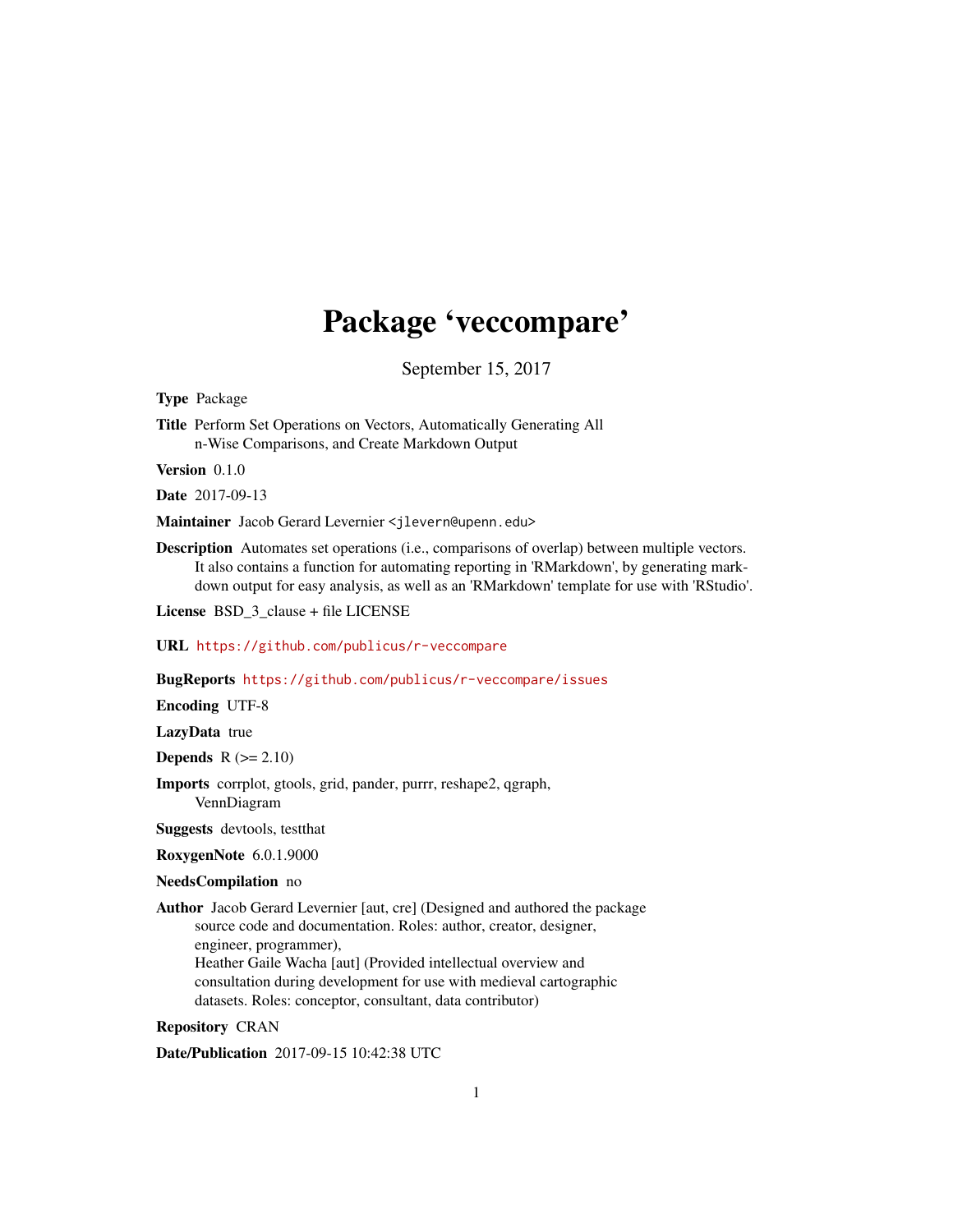# <span id="page-1-0"></span>R topics documented:

| Index |  |  |  |  |  |  |  |  | 15 |
|-------|--|--|--|--|--|--|--|--|----|
|       |  |  |  |  |  |  |  |  |    |
|       |  |  |  |  |  |  |  |  |    |
|       |  |  |  |  |  |  |  |  |    |
|       |  |  |  |  |  |  |  |  |    |
|       |  |  |  |  |  |  |  |  |    |
|       |  |  |  |  |  |  |  |  |    |
|       |  |  |  |  |  |  |  |  |    |
|       |  |  |  |  |  |  |  |  |    |
|       |  |  |  |  |  |  |  |  |    |
|       |  |  |  |  |  |  |  |  |    |

veccompare-package *veccompare: Automatically Generate All n-Wise Set Comparisons on Vectors*

# Description

The veccompare package contains functions for automating set operations. Given a named list of 5 vectors, for example, veccompare can calculate all 2-, 3-, 4-, and 5-way comparisons between those vectors, recording information for each comparison about the set "union" (combined elements), "intersection" (overlap / shared elements), and compliments (which elements are unique to each vector involved in the comparison).

#### Details

The veccompare package contains functions for automating set operations (i.e., comparisons of overlap) between multiple vectors.

The package also contains a function for automating reporting in RMarkdown, by generating markdown output for easy analysis, as well as an RMarkdown template for use with RStudio.

The primary function from **veccompare** is [compare.vectors](#page-2-1). Complementarily, compare.vectors.and.return.text.ana will call [compare.vectors](#page-2-1) and generate Markdown-style output from it (for example, for use within an RMarkdown file).

An RMarkdown template illustrating several of veccompare's features can be used from within RStudio by clicking File -> New File -> R Markdown... -> From Template -> Veccompare Overlap Report.

veccompare also provides a function, [summarize.two.way.comparisons.percentage.overlap](#page-10-1), that can create correlation-plot-style images and network graphs for all two-way comparisons between vectors. This function is also demonstrated in the Veccompare Overlap Report described above.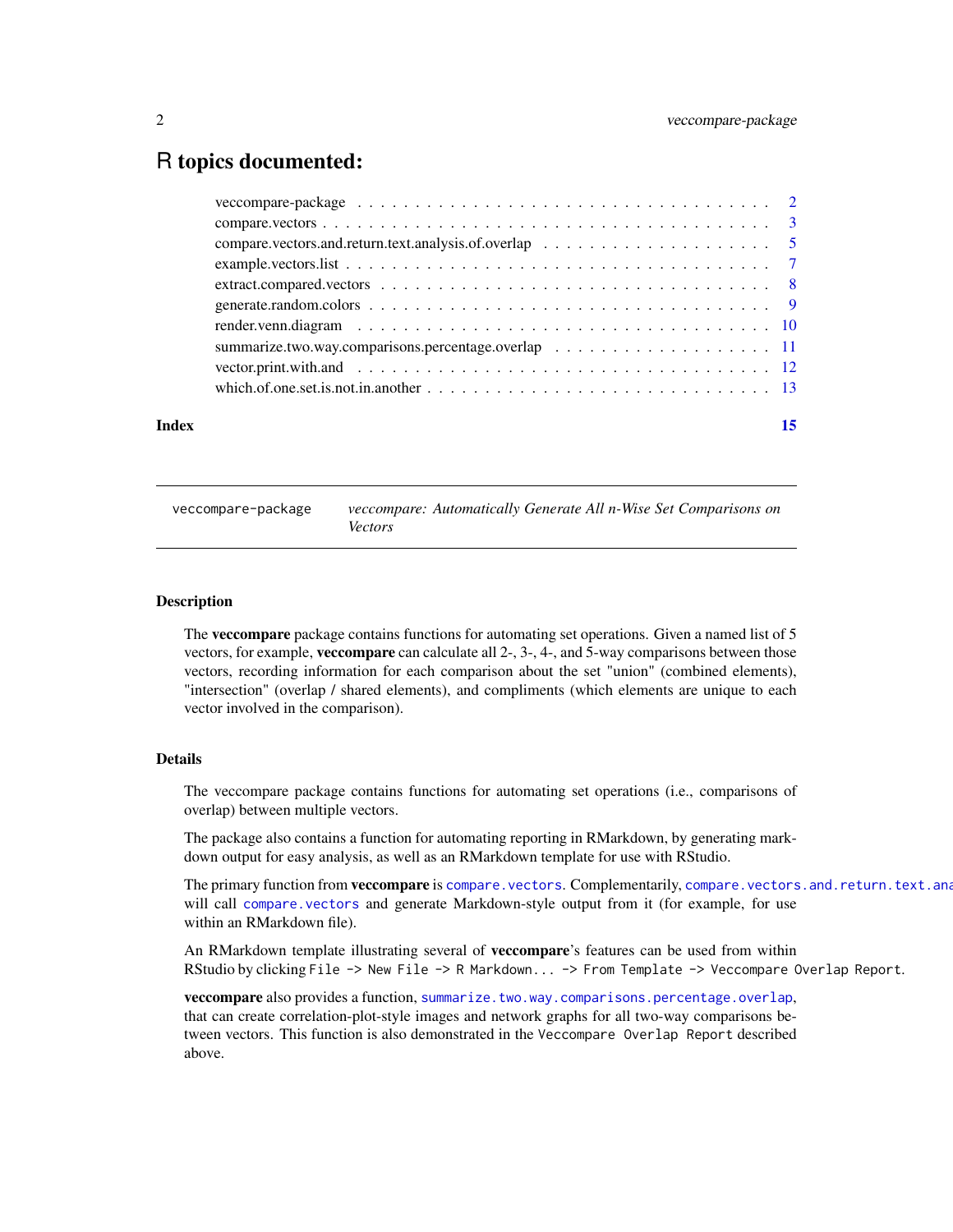# <span id="page-2-0"></span>compare.vectors 3

#### Author(s)

Maintainer: Jacob Gerard Levernier <jlevern@upenn.edu> (Designed and authored the package source code and documentation. Roles: author, creator, designer, engineer, programmer) Authors:

• Heather Gaile Wacha <wacha2@wisc.edu> (Provided intellectual overview and consultation during development for use with medieval cartographic datasets. Roles: conceptor, consultant, data contributor)

#### See Also

Useful links:

- <https://github.com/publicus/r-veccompare>
- Report bugs at <https://github.com/publicus/r-veccompare/issues>

<span id="page-2-1"></span>compare.vectors *Compare all combinations of vectors using set operations*

### Description

Compare all combinations of vectors using set operations

# Usage

```
compare.vectors(named_list_of_vectors_to_compare,
  degrees_of_comparison_to_include = NULL, draw_venn_diagrams = FALSE,
  vector_colors_for_venn_diagrams = NULL, save_venn_diagram_files = FALSE,
  location_for_venn_diagram_files = "", prefix_for_venn_diagram_files = "",
  saved_venn_diagram_resolution_ppi = 300,
  saved_venn_diagram_dimension_units = "in", saved_venn_diagram_width = 8,
  saved_venn_diagram_height = 6, viewport_npc_width_height_for_images = 1,
  suppress_messages = FALSE)
```
# Arguments

named\_list\_of\_vectors\_to\_compare

A named list of vectors to compare (see, for example, [example.vectors.list](#page-6-1)). Duplicate values in a given vector will only be counted once (for example, c("a", "a", "b", "c") will be treated identically to c("a", "b", "c").

degrees\_of\_comparison\_to\_include

A number or vector of numbers of which degrees of comparison to print (for example, 'c(2, 5)' would print only 2- and 5-way vector comparisons).

draw\_venn\_diagrams

A logical (TRUE/FALSE) indicator whether to draw Venn diagrams for all 2 through 5-way comparisons of vectors.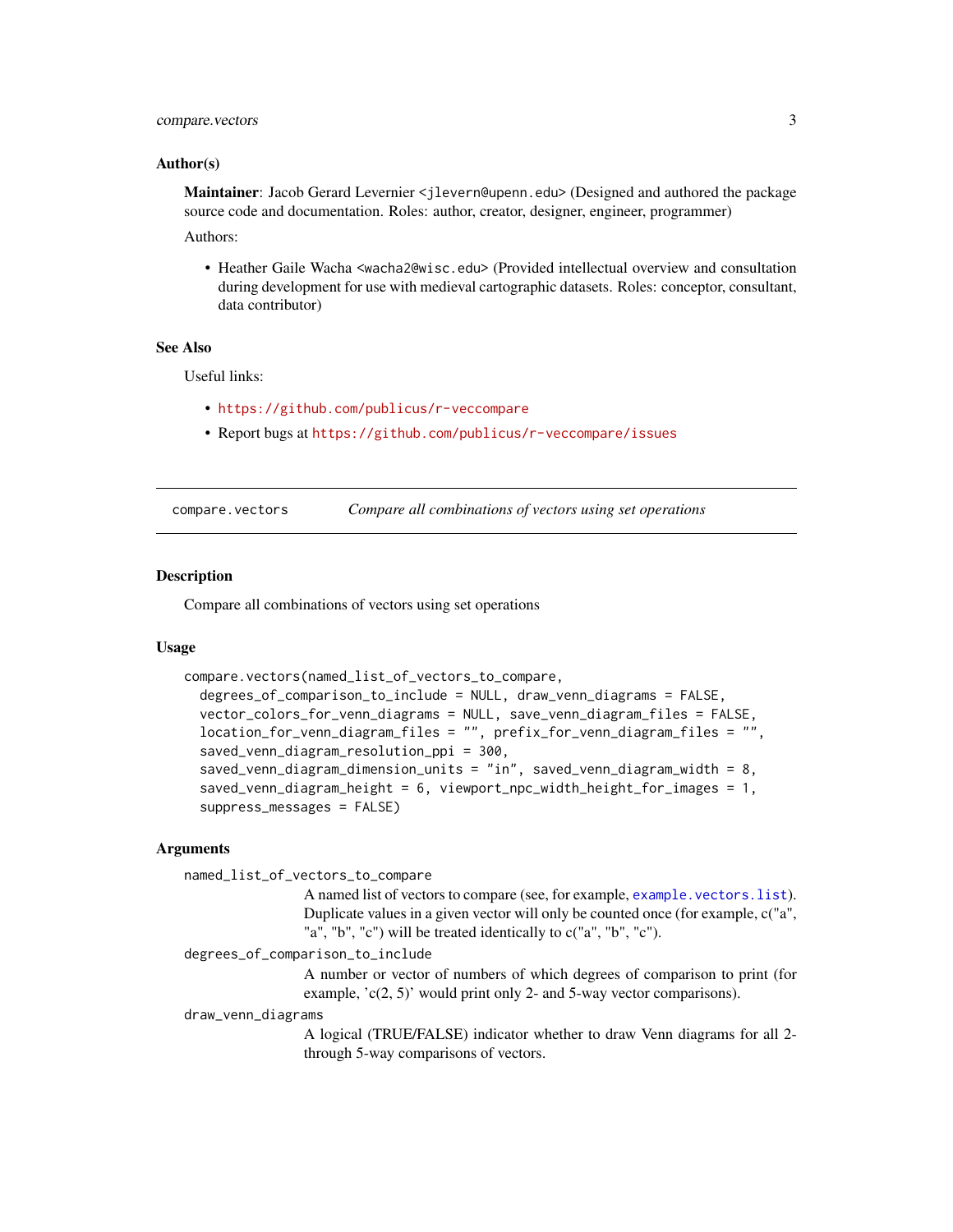#### vector\_colors\_for\_venn\_diagrams

An optional vector of color names for Venn diagrams (if draw\_venn\_diagrams is TRUE). Color names are applied to the named vectors in named\_list\_of\_vectors\_to\_compare in their order in named\_list\_of\_vectors\_to\_compare. If this is blank, a random color will be selected for each vector. Either way, each vector will have a consistent color across the Venn diagrams in which it appears.

#### save\_venn\_diagram\_files

A logical (TRUE/FALSE) indicator whether to save Venn diagrams as PNG files.

#### location\_for\_venn\_diagram\_files

An optional string giving a directory into which to save Venn diagram PNG files (if save\_venn\_diagram\_files is TRUE). This location must already exist on the filesystem.

# prefix\_for\_venn\_diagram\_files

An optional string giving a prefix to prepend to saved Venn diagram PNG files (if save\_venn\_diagram\_files is TRUE).

# saved\_venn\_diagram\_resolution\_ppi

An optional number giving a resolution (PPI) for saved Venn diagrams (if save\_venn\_diagram\_files is TRUE).

# saved\_venn\_diagram\_dimension\_units

An optional string giving units for specifying saved\_venn\_diagram\_width and saved\_venn\_diagram\_height (if save\_venn\_diagram\_files is TRUE). Can be px (pixels), in (inches, the default), cm, or mm.

#### saved\_venn\_diagram\_width

The width (in saved\_venn\_diagram\_dimension\_units units) for saved Venn diagrams (if save\_venn\_diagram\_files is TRUE).

#### saved\_venn\_diagram\_height

The height (in saved\_venn\_diagram\_dimension\_units units) for saved Venn diagrams (if save\_venn\_diagram\_files is TRUE).

# viewport\_npc\_width\_height\_for\_images

The scale at which to print an image. If the image is cut off at its edges, for example, this can be set lower than 1.0.

#### suppress\_messages

A logical (TRUE/FALSE) indicator whether to suppress messages. Even if this is TRUE, warnings will still be printed.

#### Value

A list, with one object for each comparison of vectors. The list contains the following elements:

#### elements\_involved The vector names involved in the comparison.

- union of elements A vector of all (deduplicated) items involved in the comparison, across all of the vectors.
- overlap\_of\_elements A vector of the deduplicated elements that occurred in all of the compared vectors.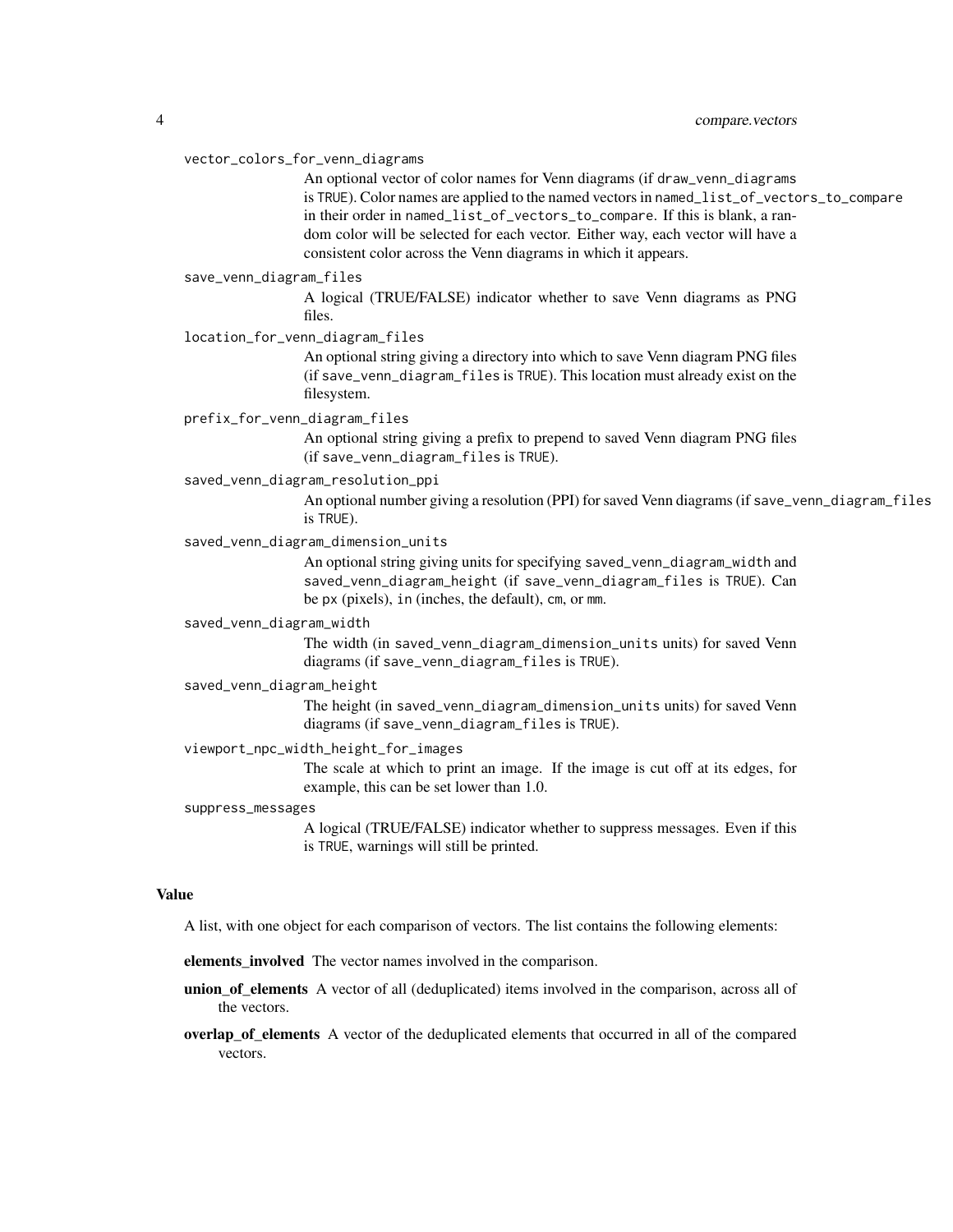- <span id="page-4-0"></span>elements\_unique\_to\_first\_element This element will have a sub-element named for each vector being compared (i.e., for each of the names in \$elements\_involved). The (deduplicated) items that were unique to that vector (i.e., not overlapping with any other vector in the comparison).
- venn\_diagram If save\_venn\_diagram\_files is TRUE, and the comparison is of 2 through 5 vectors, a Venn diagram object produced using the **VennDiagram** package. This diagram can be rendered using [render.venn.diagram](#page-9-1).

To compile this list object into a Markdown report, use [compare.vectors.and.return.text.analysis.of.overlap](#page-4-1). For an example of this usage, see the Veccompare Overlap Report RMarkdown template for RStudio that is installed as part of the veccompare package.

#### Examples

```
example <- veccompare::compare.vectors(veccompare::example.vectors.list)
# To extract similar elements across list items:
veccompare::extract.compared.vectors(
 example,
 elements_of_output = "elements_involved"
)
# To extract all comparisons that involve "vector_a":
veccompare::extract.compared.vectors(
 example,
 vector_names = "vector_a"
)
# To find all comparisons that were about "vector_a" and "vector_c":
veccompare::extract.compared.vectors(
 example,
 vector_names = c("vector_a", "vector_c"),
 only_match_vector_names = TRUE
)
# To get all elements that did a two-way comparison:
veccompare::extract.compared.vectors(
 example,
 degrees_of_comparison = 2
\mathcal{L}
```
<span id="page-4-1"></span>compare.vectors.and.return.text.analysis.of.overlap *Create a Markdown report from the output of* [compare.vectors](#page-2-1)

# Description

This function is a wrapper for compare. vectors. It creates a Markdown report of all degrees of set comparisons between a named list of vectors.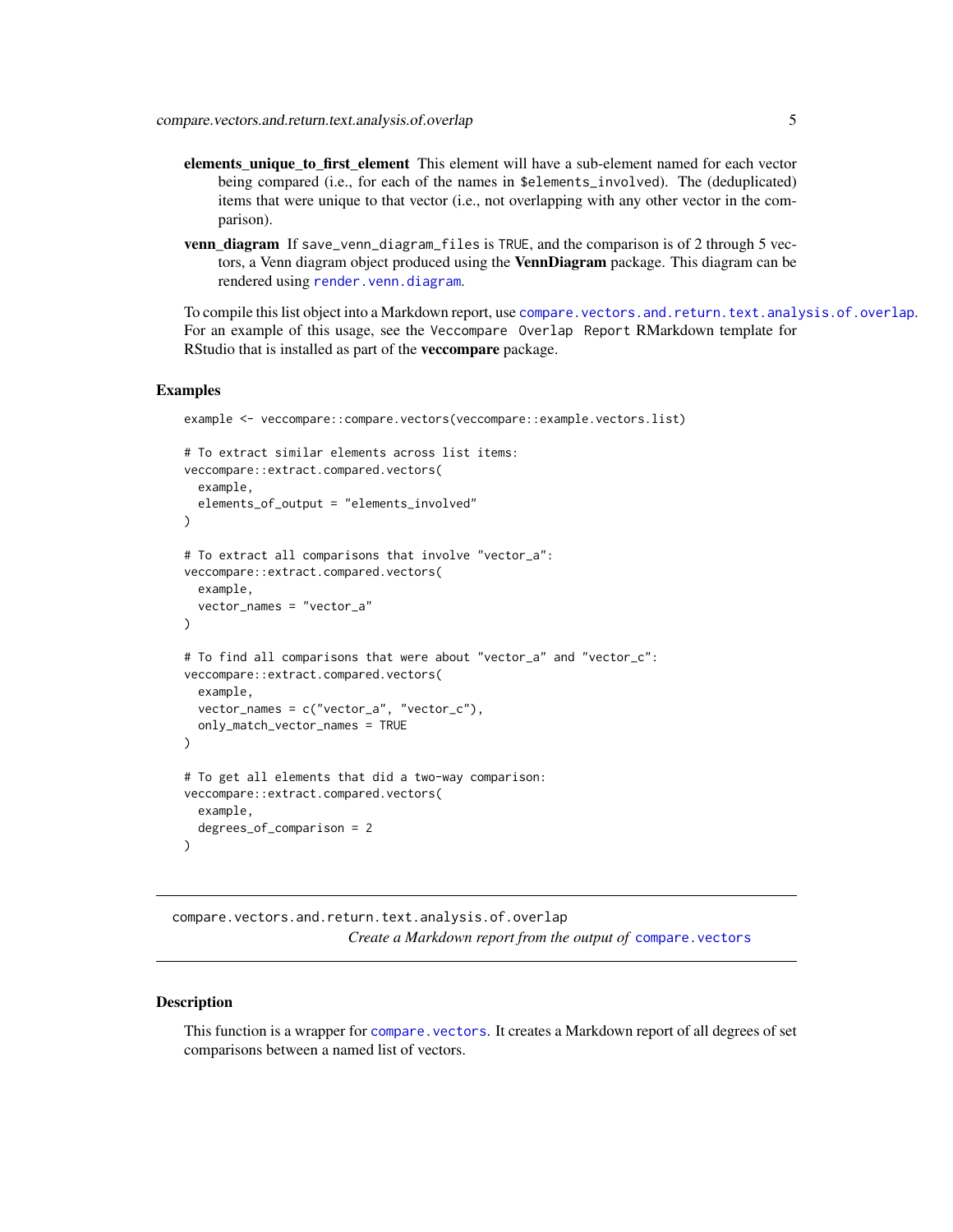```
compare.vectors.and.return.text.analysis.of.overlap(named_list_of_vectors_to_compare,
      degrees_of_comparison_to_include = NULL, cat_immediately = FALSE,
      draw_venn_diagrams = FALSE, viewport_npc_width_height_for_images = 1,
      vector_colors_for_venn_diagrams = NULL, save_venn_diagram_files = FALSE,
      location_for_venn_diagram_files = "", prefix_for_venn_diagram_files = "",
      saved_venn_diagram_resolution_ppi = 300,
      saved_venn_diagram_dimension_units = "in", saved_venn_diagram_width = 8,
      saved_venn_diagram_height = 6, base_heading_level_to_use = 1)
Arguments
    named_list_of_vectors_to_compare
                     A named list of vectors to compare (see, for example, example.vectors.list).
                     Duplicate values in a given vector will only be counted once (for example, c("a",
                     "a", "b", "c") will be treated identically to c("a", "b", "c").
    degrees_of_comparison_to_include
                     A number or vector of numbers of which degrees of comparison to print (for
                     example, 'c(2, 5)' would print only 2- and 5-way vector comparisons).
    cat_immediately
                     A logical (TRUE/FALSE) indicator whether to immediately print the output, as
                     in an RMarkdown document.
    draw_venn_diagrams
                     A logical (TRUE/FALSE) indicator whether to draw Venn diagrams for all 2-
                     through 5-way comparisons of vectors.
    viewport_npc_width_height_for_images
                     The scale at which to print an image. If the image is cut off at its edges, for
                     example, this can be set lower than 1.0.
    vector_colors_for_venn_diagrams
                     An optional vector of color names for Venn diagrams (if draw_venn_diagrams
                     is TRUE). Color names are applied to the named vectors in named_list_of_vectors_to_compare
                     in their order in named_list_of_vectors_to_compare. If this is blank, a ran-
                     dom color will be selected for each vector. Either way, each vector will have a
                     consistent color across the Venn diagrams in which it appears.
    save_venn_diagram_files
                     A logical (TRUE/FALSE) indicator whether to save Venn diagrams as PNG
                     files.
```
location\_for\_venn\_diagram\_files

An optional string giving a directory into which to save Venn diagram PNG files (if save\_venn\_diagram\_files is TRUE). This location must already exist on the filesystem.

prefix\_for\_venn\_diagram\_files

An optional string giving a prefix to prepend to saved Venn diagram PNG files (if save\_venn\_diagram\_files is TRUE).

saved\_venn\_diagram\_resolution\_ppi

An optional number giving a resolution (PPI) for saved Venn diagrams (if save\_venn\_diagram\_files is TRUE).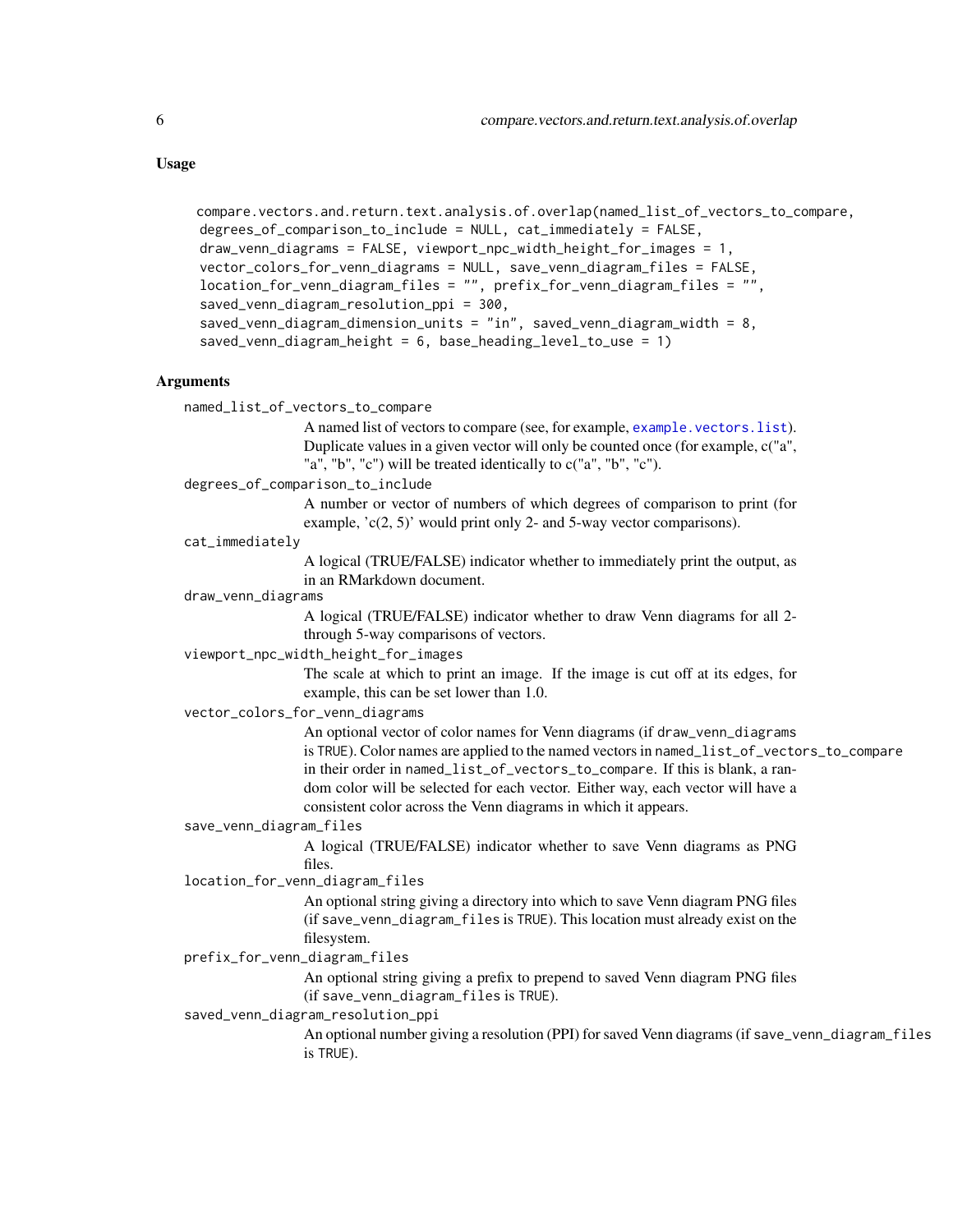<span id="page-6-0"></span>saved\_venn\_diagram\_dimension\_units

An optional string giving units for specifying saved\_venn\_diagram\_width and saved\_venn\_diagram\_height (if save\_venn\_diagram\_files is TRUE). Can be px (pixels), in (inches, the default), cm, or mm.

saved\_venn\_diagram\_width

The width (in saved\_venn\_diagram\_dimension\_units units) for saved Venn diagrams (if save\_venn\_diagram\_files is TRUE).

saved\_venn\_diagram\_height

The height (in saved\_venn\_diagram\_dimension\_units units) for saved Venn diagrams (if save\_venn\_diagram\_files is TRUE).

base\_heading\_level\_to\_use

An integer indicating the highest-level heading to print. Defaults to 1 (i.e., start by using first-level headings); 1 is also the minimum value used.

# Details

Use of this function is illustrated with the Veccompare Overlap Report RMarkdown template for RStudio that is installed as part of the veccompare package.

#### Value

A string of Markdown (and Venn diagrams, if draw\_venn\_diagrams is TRUE).

If cat\_immediately is TRUE, nothing is returned by the function; rather, the output Markdown is printed immediately (for example, as part of a Knitted RMarkdown document, or to the console).

If cat\_immediately is FALSE, the output can be saved to an object (as in the example below). This object can then be printed using cat().

NOTE WELL: If cat\_immediately is FALSE, the output *should* be saved to an object. If it is not, R will give an error message when printing to the console, because of unescaped special characters (which work correctly when cat() is used).

# Examples

```
example <- compare.vectors.and.return.text.analysis.of.overlap(
   veccompare::example.vectors.list,
    cat_immediately = FALSE,
   draw_venn_diagrams = FALSE
)
cat(example)
```
<span id="page-6-1"></span>example.vectors.list *Example Vectors List*

#### Description

An example dataset containing several named vectors, which can be compared to one another for overlaps, unique elements, etc.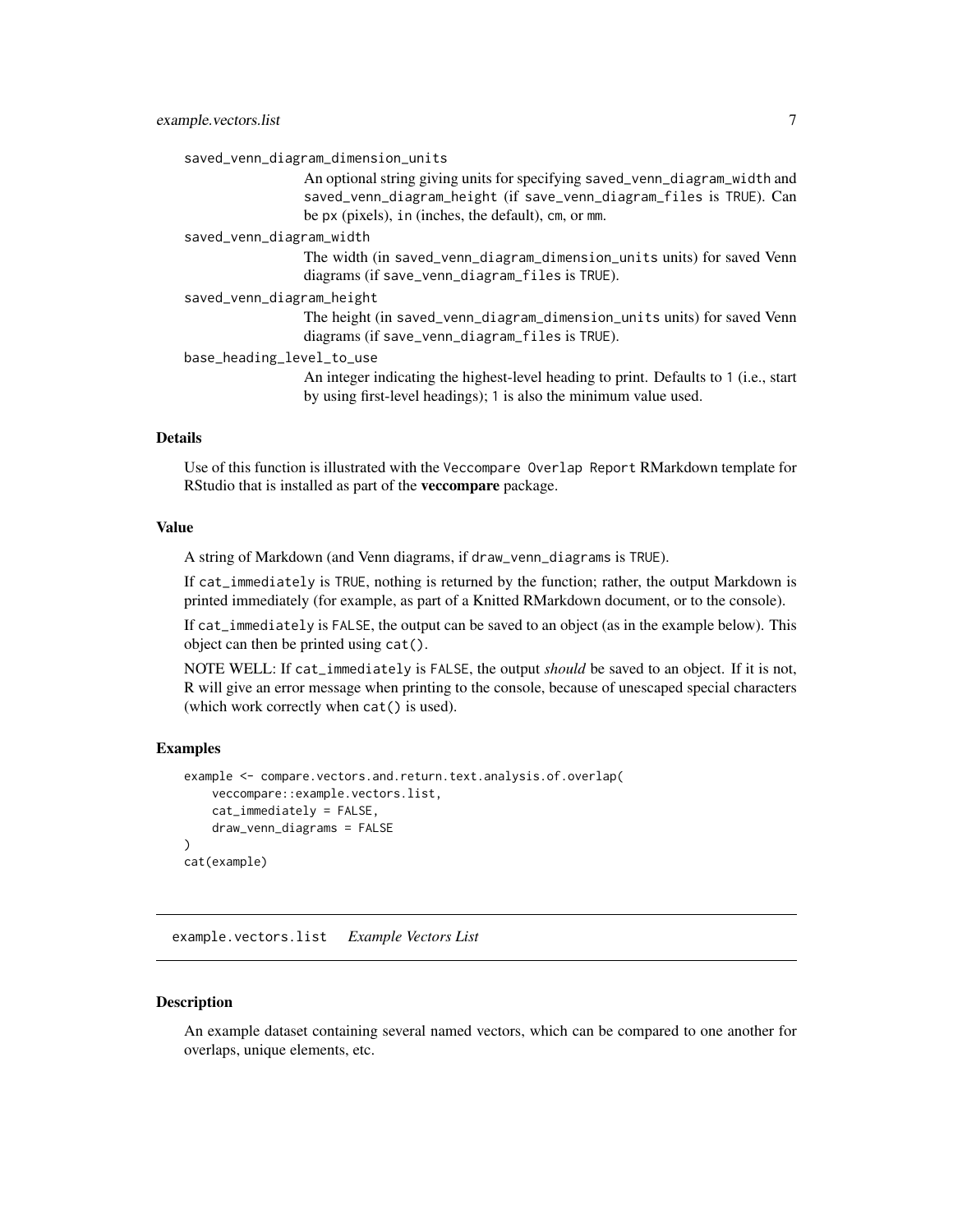#### <span id="page-7-0"></span>Usage

example.vectors.list

#### Format

A list of named vectors.

extract.compared.vectors

*Extract elements from the output of* [compare.vectors](#page-2-1)

# **Description**

Straightforwardly extract particular elements from the output of [compare.vectors](#page-2-1).

# Usage

```
extract.compared.vectors(output_from_compare.vectors, vector_names = NULL,
  only_match_vector_names = FALSE, degrees_of_comparison = NULL,
  elements_of_output = NULL)
```
## Arguments

output\_from\_compare.vectors

The list output of [compare.vectors](#page-2-1).

vector\_names An optional vector of names to extract from the named list (named\_list\_of\_vectors\_to\_compare) used with [compare.vectors](#page-2-1).

only\_match\_vector\_names

A logical (TRUE/FALSE) indicator whether to match only vector\_names. If vector\_names is c("a", "b"), for example, and only\_match\_vector\_names is TRUE, this function will output only the comparison between a and b. If only\_match\_vector\_names is FALSE, however, this function will output the comparison between a and b, as well as between a, b, and c, etc.

#### degrees\_of\_comparison

An optional number of vector of numbers indicating which degrees of comparison to return (for example, 2 will return only two-way comparisons from output\_from\_compare.vectors.

```
elements_of_output
```
An optional vector of element names from output\_from\_compare.vectors to return (for example, "elements\_involved"). See the Value section of [compare.vectors](#page-2-1) for a list of the elements to choose from.

#### Value

A winnowed version of output\_from\_compare.vectors. Depending on arguments, either a list, a vector, or a string.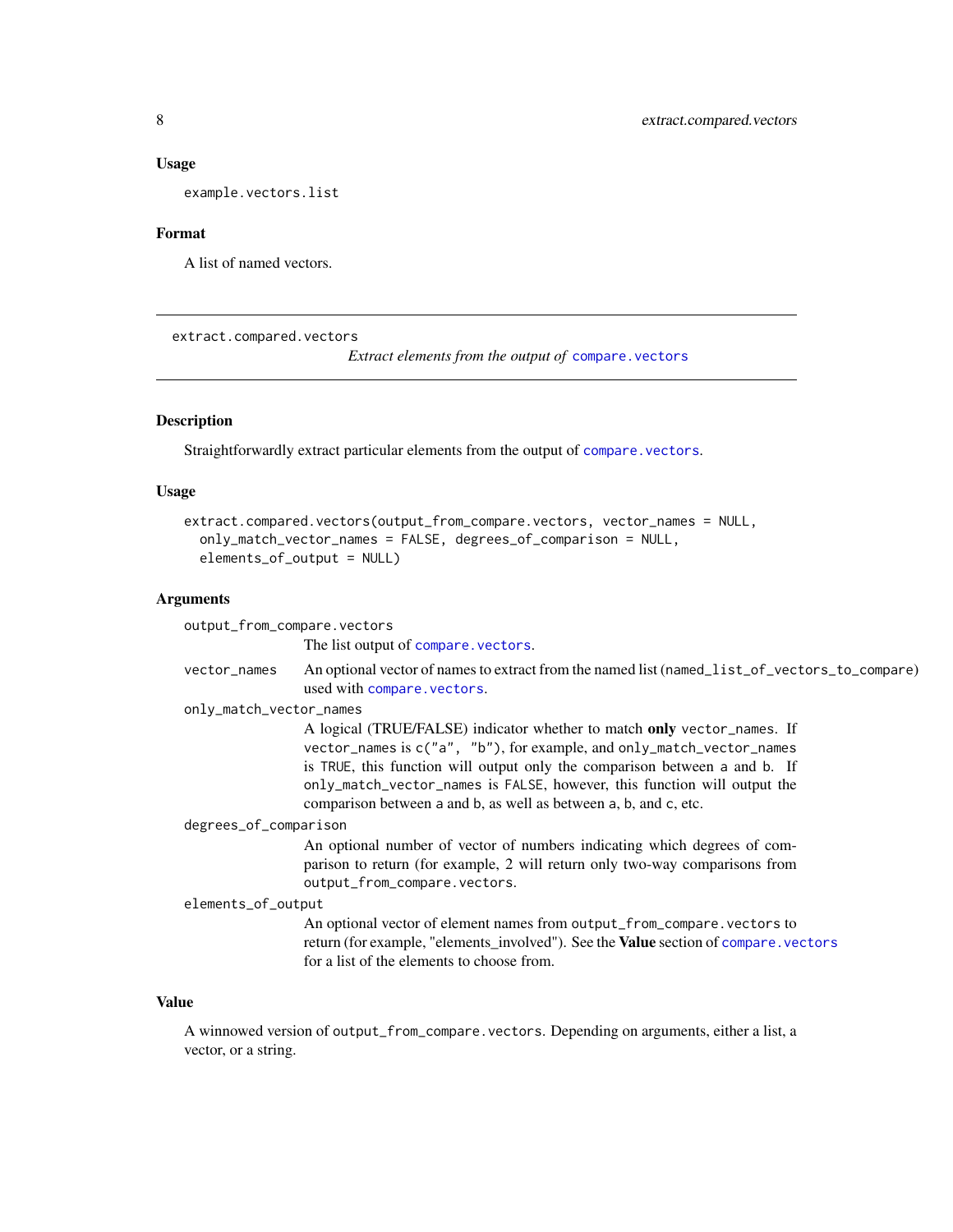# <span id="page-8-0"></span>generate.random.colors 9

### Examples

```
example <- veccompare::compare.vectors(veccompare::example.vectors.list)
# To extract similar elements across list items:
veccompare::extract.compared.vectors(
  example,
  elements_of_output = "elements_involved"
)
# To extract all comparisons that involve "vector_a":
veccompare::extract.compared.vectors(
  example,
  vector_names = "vector_a"
)
# To find all comparisons that were about "vector_a" and "vector_c":
veccompare::extract.compared.vectors(
  example,
  vector_names = c("vector_a", "vector_c"),
  only_match_vector_names = TRUE
)
# To get all elements that did a two-way comparison:
veccompare::extract.compared.vectors(
  example,
  degrees_of_comparison = 2
)
# A more complex / specific example:
extract.compared.vectors(
  example,
  vector_names = c("vector_a", "vector_c"),
  only_match_vector_names = FALSE,
  degrees_of_comparison = c(2, 3),
  elements_of_output = "elements_involved"
)
```
generate.random.colors

*Generate Random Colors*

#### Description

An function to generate a given number of random colors.

# Usage

generate.random.colors(number\_of\_colors\_to\_get)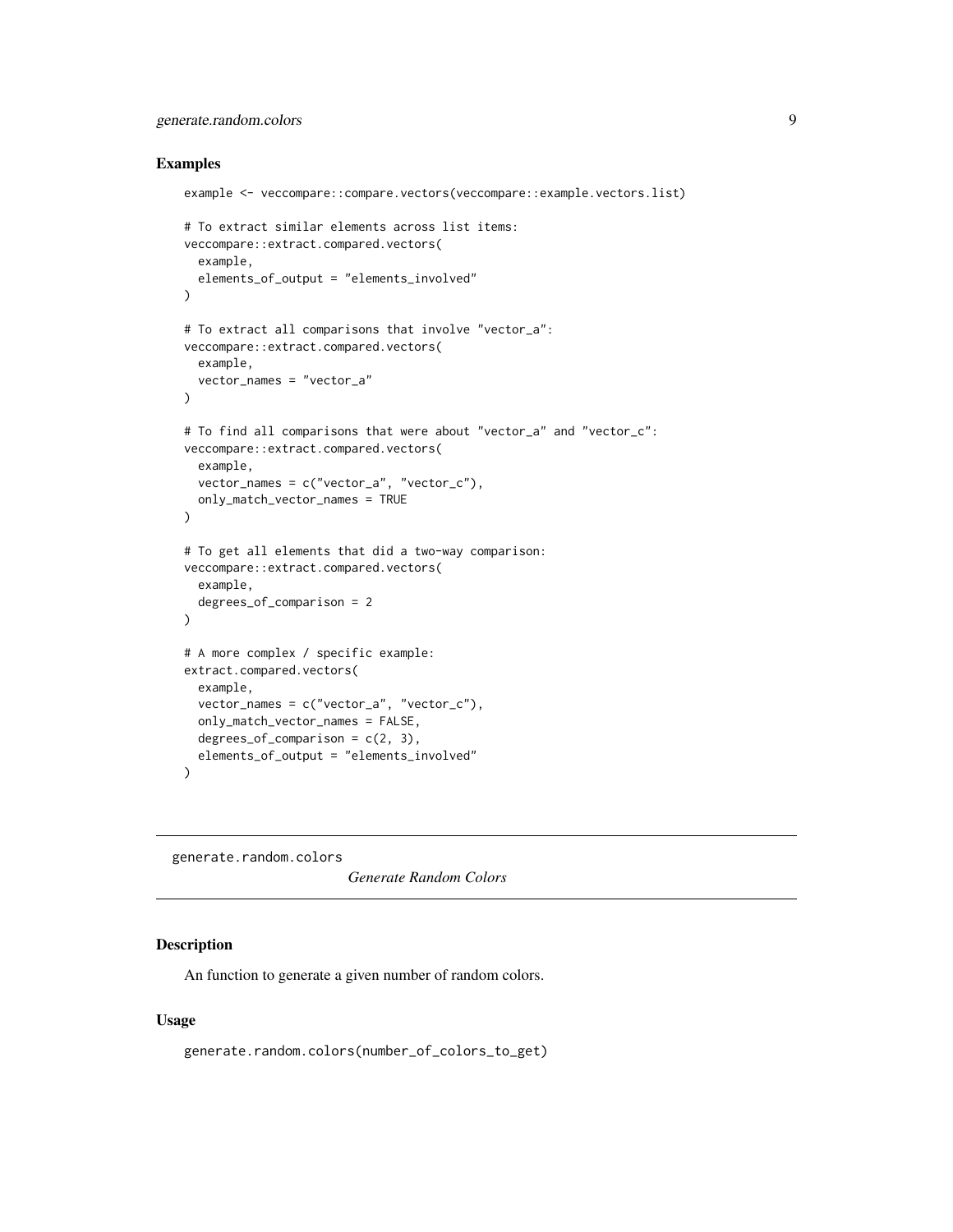#### Arguments

number\_of\_colors\_to\_get The number of colors to generate.

# Value

A vector of R color names.

#### Examples

generate.random.colors(5)

<span id="page-9-1"></span>render.venn.diagram *Render (Print) a Previously-Computed Venn Diagram*

#### Description

A wrapper function for printing a grid-based image using grid::grid.draw().

#### Usage

```
render.venn.diagram(venn_diagram_created_with_VennDiagram_package,
  viewport_npc_width_height_for_images = 1)
```
#### Arguments

venn\_diagram\_created\_with\_VennDiagram\_package A grid-based diagram object. For example, a Venn diagram previously generated using veccompare::compare.vectors(). viewport\_npc\_width\_height\_for\_images The scale at which to print an image. If the image is cut off at its edges, for example, this can be set lower than 1.0.

#### Value

The function will not return a value; rather, it will print the image.

# Examples

```
# Create comparisons across 5 vectors, specifically creating all 4-way venn diagrams from them:
example <- veccompare::compare.vectors(
 veccompare::example.vectors.list[1:5],
 draw_venn_diagrams = TRUE,
 suppress_messages = TRUE,
 degrees_of_comparison_to_include = 4
)
# Get the first 4-way comparison that includes a diagram:
```
<span id="page-9-0"></span>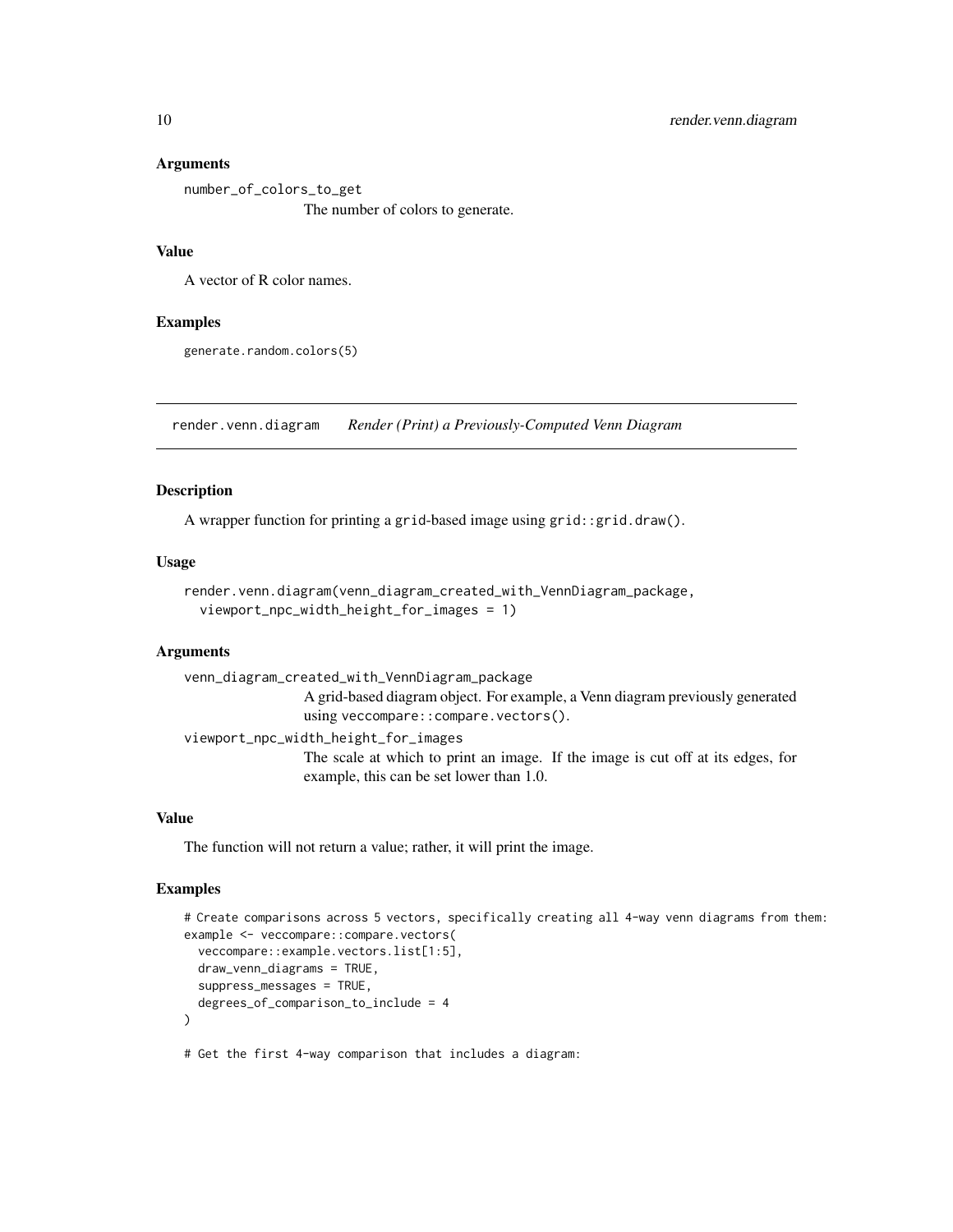<span id="page-10-0"></span>summarize.two.way.comparisons.percentage.overlap 11

```
diagram <- veccompare::extract.compared.vectors(
 example,
 degrees_of_comparison = 4,
 elements_of_output = "venn_diagram"
)[[1]]$venn_diagram
# Print the diagram:
veccompare::render.venn.diagram(
 diagram,
 viewport_npc_width_height_for_images = .7
     # Scale the image down to 70%,
     # in case it otherwise gets cut off at the margins.
\mathcal{L}
```

```
summarize.two.way.comparisons.percentage.overlap
                       Summarize Percentage Overlap for Two-Way Comparisons between
                        Vectors
```
# Description

Summarize Percentage Overlap for Two-Way Comparisons between Vectors

#### Usage

```
summarize.two.way.comparisons.percentage.overlap(named_list_of_vectors_to_compare,
output_type = "table", melt_table = FALSE, network_graph_minimum = 0,
margins_for_plot = NULL)
```
# Arguments

named\_list\_of\_vectors\_to\_compare

|                       | A named list of vectors to compare (see, for example, example, vectors, list).<br>Duplicate values in a given vector will only be counted once (for example, c("a",<br>"a", "b", "c") will be treated identically to $c("a", "b", "c").$                                                                                                            |
|-----------------------|-----------------------------------------------------------------------------------------------------------------------------------------------------------------------------------------------------------------------------------------------------------------------------------------------------------------------------------------------------|
| output_type           | Either "table", "matrix_plot", or "network_graph". "table" will return a<br>matrix showing percentage overlap between each pair of vectors. "matrix_plot"<br>will plot this table, coloring it by the amount of overlap. "network_graph" will<br>return a network graph image illustrating the overlap percentages between each<br>pair of vectors. |
| melt_table            | A logical (TRUE/FALSE) indicator, when output_type is "table", whether to<br>print the output in melted form (using the <b>reshape2</b> package).                                                                                                                                                                                                   |
| network_graph_minimum |                                                                                                                                                                                                                                                                                                                                                     |

minimum argument from [qgraph](#page-0-0), for when output\_type is "network\_graph".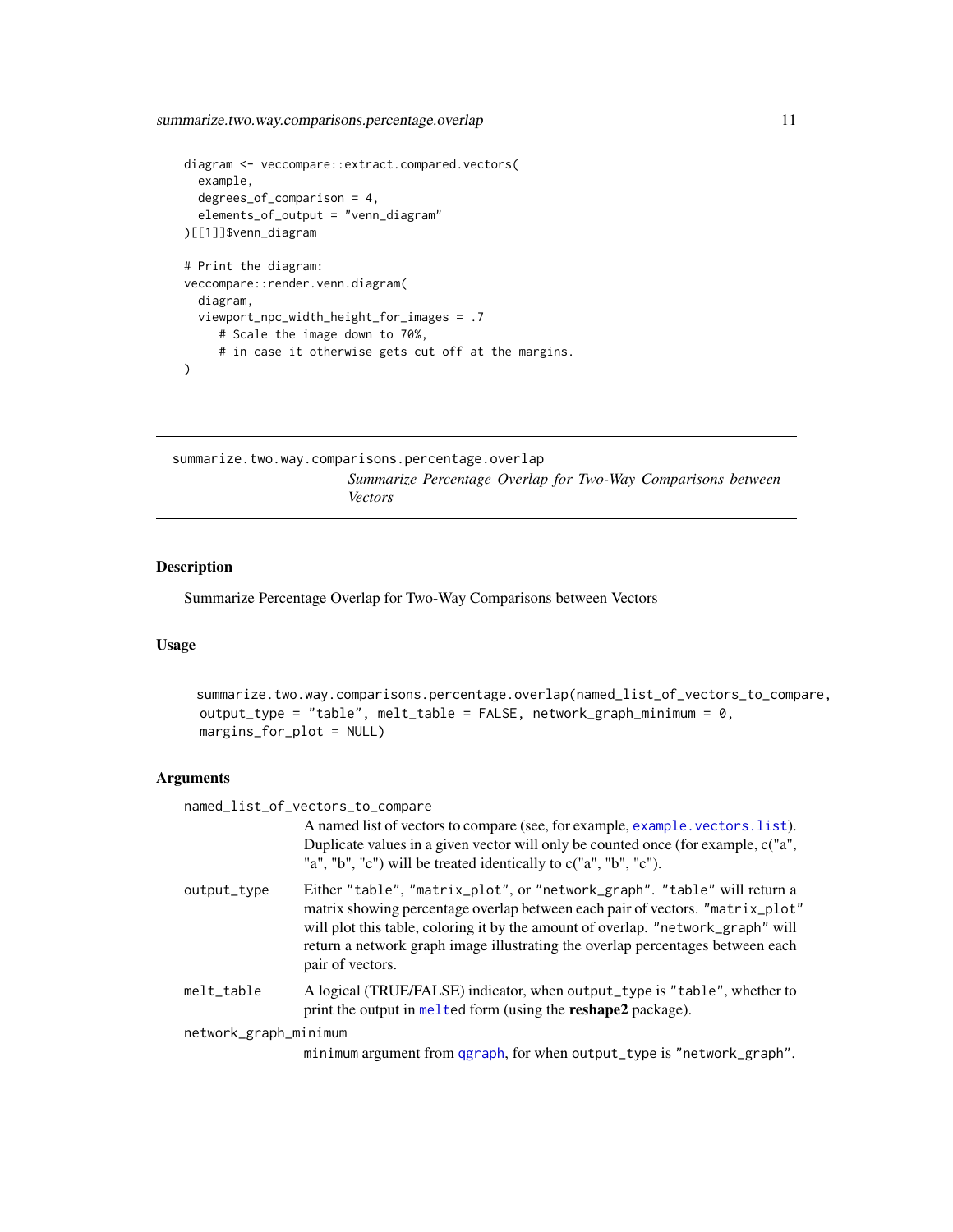#### <span id="page-11-0"></span>margins\_for\_plot

The margins for image output (if output\_type is matrix\_plot or network\_graph). Specified as a vector of numbers, in the form c(bottom, left, top, right). If output\_type is matrix\_plot, defaults to  $c(2, 0, 1, 0)$ ; if output\_type is network\_graph, defaults to  $c(3, 3, 3, 0.5)$ .

#### Value

Either a matrix (if output is "table"), or an image (if output is "matrix\_plot" or "network\_graph"). If an image is printed, nothing is returned by the function; rather, the output is printed immediately.

If output is "table" and melt\_table is FALSE, the output will be a matrix with nrow and ncol both equal to the number of vectors in named\_list\_of\_vectors\_to\_compare. This table shows the decimal percentage overlap (e.g., "0.20" = 20%) between each combination of vectors. *This table is intended to be read with row names first, in this form:* "[row title] overlaps with [column title] [cell value] percent."

If output is "table" and melt\_table is TRUE, the output will be a [melte](#page-0-0)d data.frame with three columns: Vector\_Name, Overlaps\_With, and Decimal\_Percentage.

### Examples

```
summarize.two.way.comparisons.percentage.overlap(veccompare::example.vectors.list)
summarize.two.way.comparisons.percentage.overlap(
veccompare::example.vectors.list,
output_type = "table",
melt table = TRUE\lambdasummarize.two.way.comparisons.percentage.overlap(
veccompare::example.vectors.list,
output_type = "matrix_plot" # You can also choose "network_graph"
)
```
vector.print.with.and *Print a vector with commas and a final "and".*

# **Description**

Print a vector with commas and a final "and".

# Usage

```
vector.print.with.and(vector_to_print,
  string_to_return_if_vector_is_empty = "", use_oxford_comma = TRUE)
```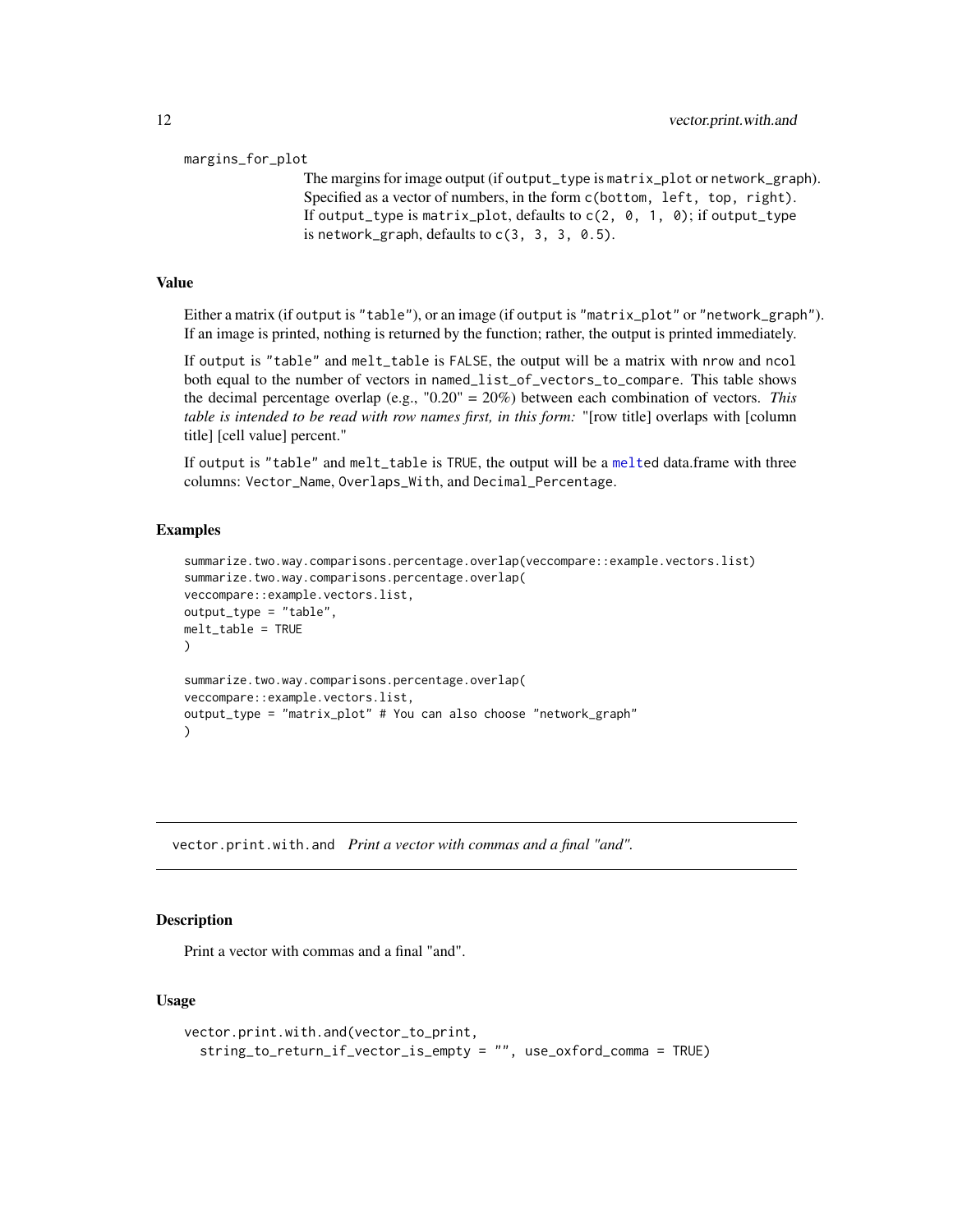#### <span id="page-12-0"></span>**Arguments**

vector\_to\_print

A vector of strings (or elements able to be coerced into strings) to print.

string\_to\_return\_if\_vector\_is\_empty

If vector\_to\_print is empty, the string that should be returned (for example, "", "(None)", etc.)

use\_oxford\_comma

A logical (TRUE/FALSE) value indicating whether to use an Oxford comma ("One, two, and three" vs. "One, two and three").

# Value

A single string that concatenates the input, separating with commas and adding "and" before the final item.

#### Examples

```
vector.print.with.and(c("One", "Two", "Three", "Four"))
vector.print.with.and(c("One", "Two", "Three", "Four"), use_oxford_comma = FALSE)
vector.print.with.and(c("One", "Two"))
vector.print.with.and(c("One"))
vector.print.with.and(c(), string_to_return_if_vector_is_empty = "(None)") # Outputs "(None)"
vector.print.with.and(c(""), string_to_return_if_vector_is_empty = "(None)") # Outputs ""
```
which.of.one.set.is.not.in.another *Which of One Set is not in Another*

#### Description

This function is a wrapper for [setdiff](#page-0-0). It makes it easier to remember which vector is being subtracted from the other, by displaying an explicit message.

#### Usage

```
which.of.one.set.is.not.in.another(set_1, set_2, suppress_messages = FALSE)
```
### Arguments

set<sub>-1</sub> A vector to be subtracted from. set<sub>-2</sub> A vector to subtract from set<sub>-1</sub>. suppress\_messages A logical (TRUE/FALSE) indicator whether to suppress messages.

#### Value

A vector of the values of set\_1 that are not present in set\_2. Put differently, a vector resulting from subtracting set\_2 from set\_1.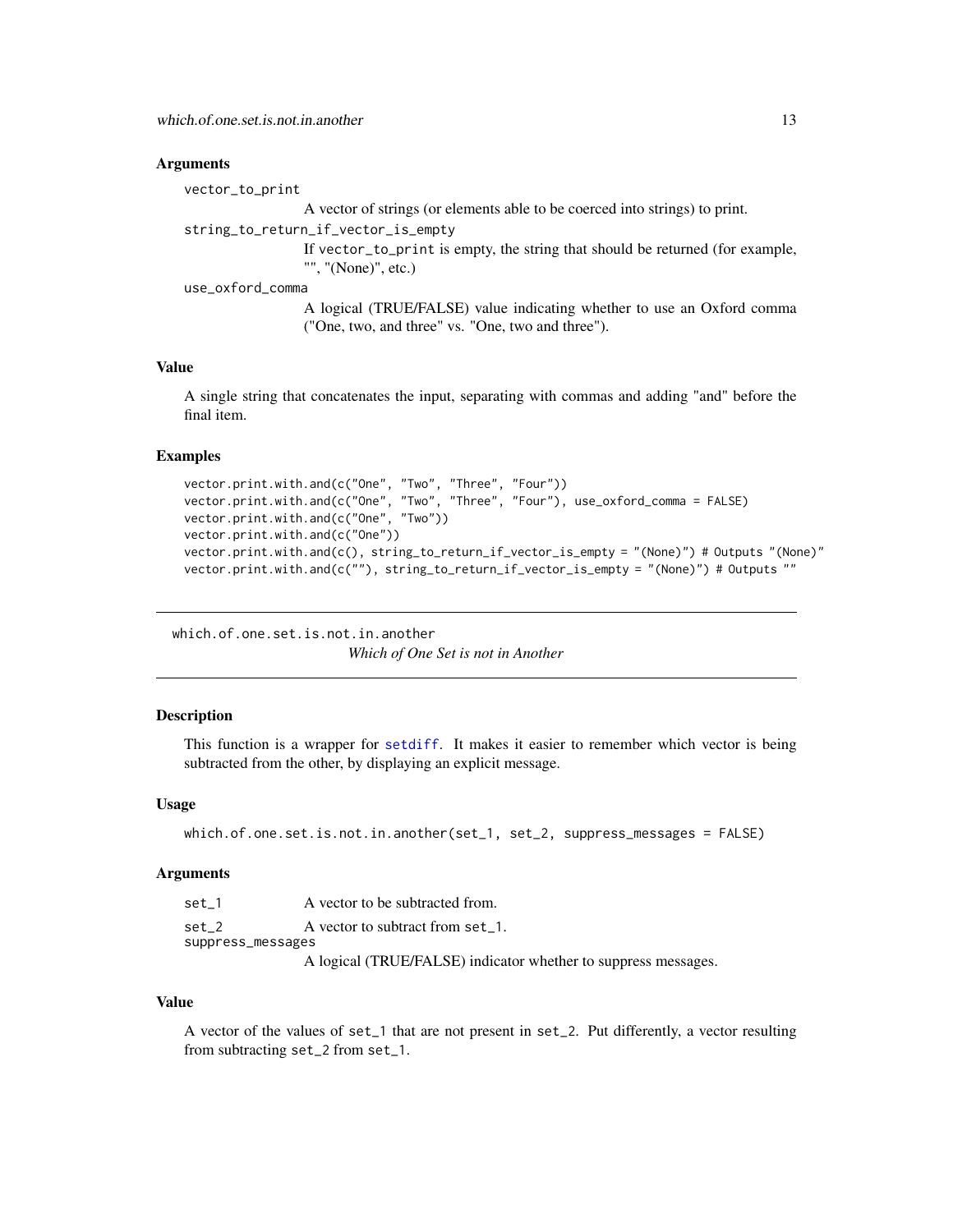# Examples

```
veccompare::which.of.one.set.is.not.in.another(
    veccompare::example.vectors.list$vector_a,
    veccompare::example.vectors.list$vector_b
\mathcal{L}veccompare::which.of.one.set.is.not.in.another(
    veccompare::example.vectors.list$vector_b,
    veccompare::example.vectors.list$vector_a
\mathcal{L}
```